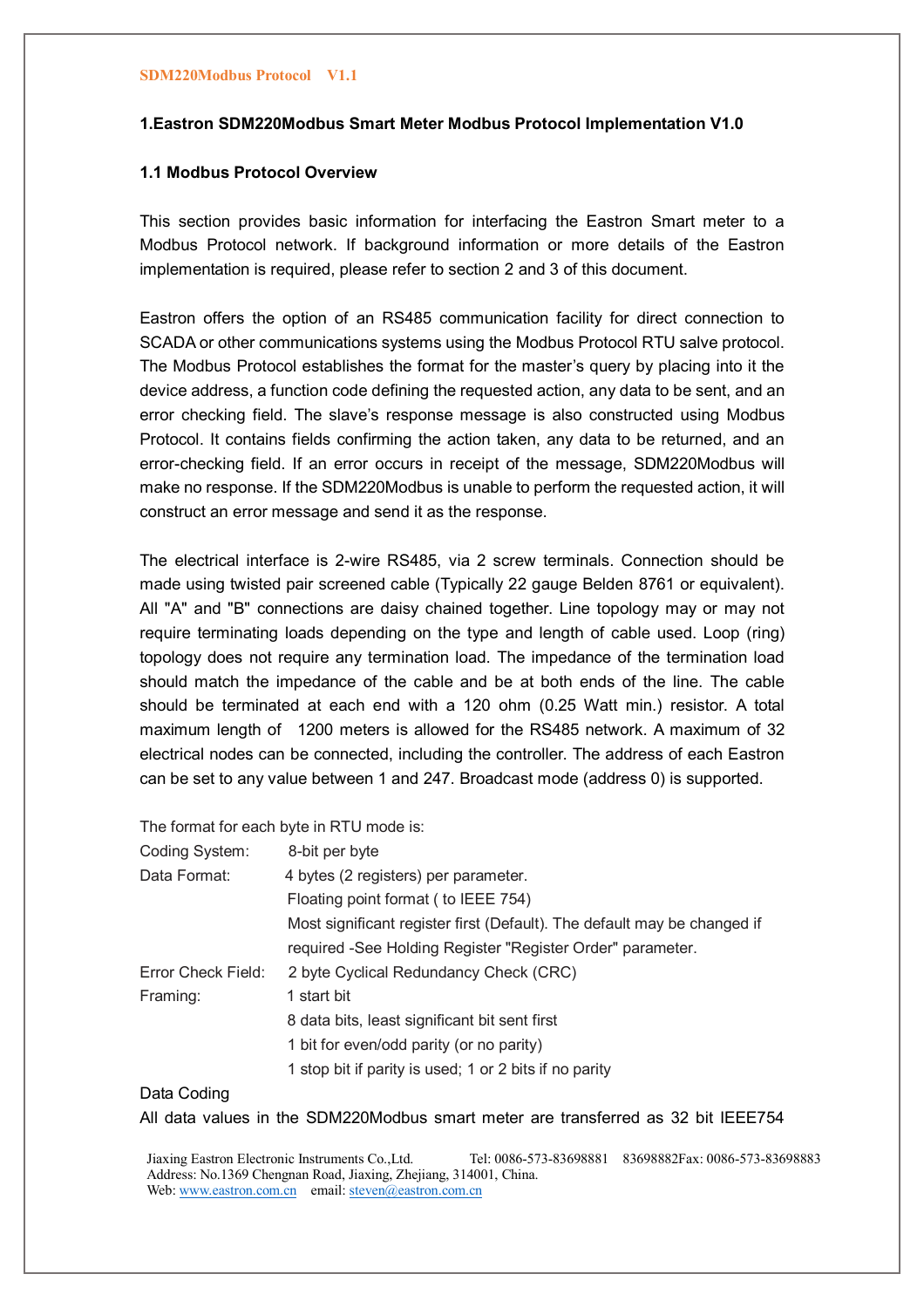floating point numbers, (input and output) therefore each SDM220Modbus meter value is transferred using two Modbus Protocol registers. All register read requests and data write requests must specify an even number of registers. Attempts to read/write an odd number of registers prompt the SDM220Modbus smart meter to return a Modbus Protocol exception message. However, for compatibility with some SCADA systems, SDM220Modbus Smart meter will response to any single input or holding register read with an instrument type specific value.

The SDM220Modbus can transfer a maximum of 40 values in a single transaction; therefore the maximum number of registers requestable is 80. Exceeding this limit prompts the SDM220Modbus to generate an exception response.

Data transmission speed is selectable between 1200, 2400, 4800, 9600

## **1.2 Input register**

Input registers are used to indicate the present values of the measured and calculated electrical quantities. Each parameter is held in two consecutive16 bit register. The following table details the 3X register address, and the values of the address bytes within the message. A (\*) in the column indicates that the parameter is valid for the particular wiring system. Any parameter with a cross(X) will return the value zero. Each parameter is held in the 3X registers. Modbus Protocol function code 04 is used to access all parameters.

For example, to request: Amps 1 Start address=0006

 No. of registers =0002 Amps 2 Start address=0008 No. of registers=0002

Each request for data must be restricted to 40 parameters or less. Exceeding the 40 parameter limit will cause a Modbus Protocol exception code to be returned.

| <b>Address</b> | <b>SDM220-Modbus Input Register</b><br><b>Parameter</b> | <b>Modbus</b><br><b>Protocol Start</b><br><b>Address Hex</b> |                   |                   |
|----------------|---------------------------------------------------------|--------------------------------------------------------------|-------------------|-------------------|
| (Register)     | <b>Description</b>                                      | <b>Units</b>                                                 | Hi<br><b>Byte</b> | Lo<br><b>Byte</b> |
| 30001          | Line to neutral volts.                                  | Volts                                                        | 00                | 00                |
| 30007          | Current.                                                | Amps                                                         | 00                | 06                |
| 30013          | Active power.                                           | <b>Watts</b>                                                 | 00                | 0C                |
| 30019          | Apparent power                                          | VoltAmps                                                     | 00                | 12                |
| 30025          | Reactive power                                          | VAr                                                          | 00                | 18                |
| 30031          | Power factor                                            | None                                                         | 00                | 1E                |
| 30037          | Phase angle.                                            | Degree                                                       | 00                | 24                |
| 30071          | Frequency                                               | Hz                                                           | 00                | 46                |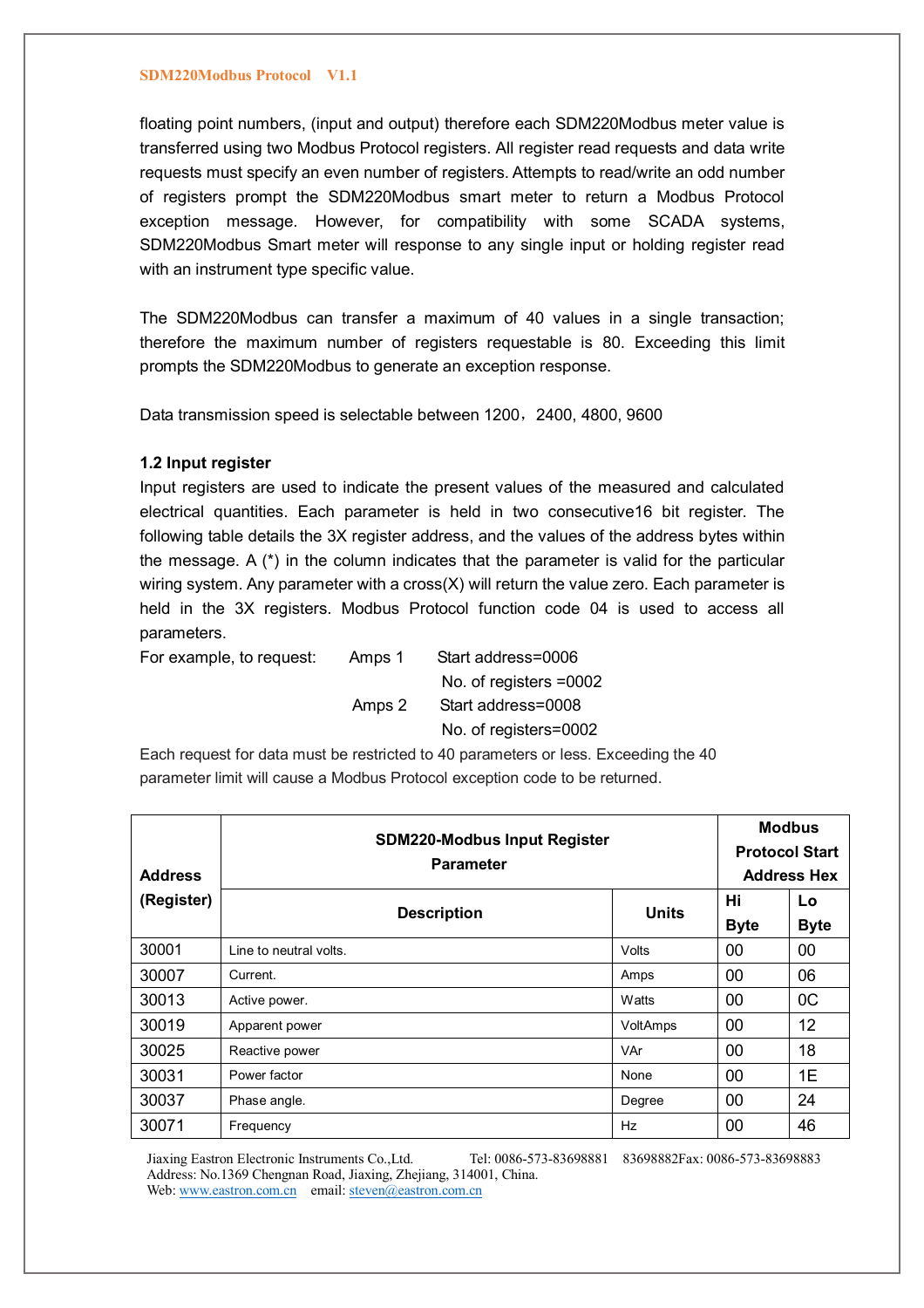| 30073 | Import active energy   | kwh   | 00 | 48 |
|-------|------------------------|-------|----|----|
| 30075 | Export active energy   | kwh   | 00 | 4A |
| 30077 | Import reactive energy | kvarh | 00 | 4C |
| 30079 | Export reactive energy | kvarh | 00 | 4E |
| 30343 | Total active energy    | kwh   | 01 | 56 |
| 30345 | Total reactive energy  | kvarh | 01 | 58 |

## **1.3 Modbus Protocol Holding Registers and Digital meter set up**

Holding registers are used to store and display instrument configuration settings. All holding registers not listed in the table below should be considered as reserved for manufacturer use and no attempt should be made to modify their values.

The holding register parameters may be viewed or changed using the Modbus Protocol. Each parameter is held in two consecutive 4X registers. Modbus Protocol Function Code 03 is used to read the parameter and Function Code 16 is used to write. Write to only one parameter per message.

|          |                |                | Modbus         |                                              |      |  |
|----------|----------------|----------------|----------------|----------------------------------------------|------|--|
|          |                | Protocol       |                |                                              |      |  |
| Address  | Parameter      |                | <b>Start</b>   |                                              |      |  |
| Register |                |                | Address Hex    | Valid range                                  | Mode |  |
|          |                | High           | Low            |                                              |      |  |
|          |                | Byte           | Byte           |                                              |      |  |
|          | Relay Pulse    |                |                | Write relay on period in Milliseconds:       |      |  |
| 40013    | Width          | $00\,$         | 0 <sup>C</sup> | 60, 100 or 200, default 200.                 | r/w  |  |
|          |                |                |                | Data Format: float                           |      |  |
|          |                |                |                | Write the network port parity/stop bits      |      |  |
|          |                |                |                | for MODBUS Protocol, where: $0 = One$        |      |  |
|          | Network Parity |                | 12             | stop bit and no parity, default. $1 = One$   |      |  |
| 40019    |                | 00             |                | stop bit and even parity. $2 =$ One stop bit | r/w  |  |
| Stop     |                |                |                | and odd parity. $3 = Two stop bits$ and no   |      |  |
|          |                |                |                | parity. Requires a restart to become         |      |  |
|          |                |                |                | effective.                                   |      |  |
|          |                |                |                | Data Format: float                           |      |  |
|          |                |                |                | Write the network port node                  |      |  |
| 40021    | Network port   | 0 <sup>0</sup> | 14             | Address: 1 to 247 for MODBUS                 | r/w  |  |
|          | Node           |                |                | Protocol, default 1.                         |      |  |
|          |                |                |                | Data Format: float                           |      |  |
|          |                |                |                | Write the network port baud rate for         |      |  |
|          | Network Baud   |                |                | MODBUS Protocol, where:                      | r/w  |  |
| 40029    | Rate           | 0 <sub>0</sub> | 1 <sup>C</sup> | $0 = 2400$ bps. $1 = 4800$ bps.              |      |  |
|          |                |                |                | $2 = 9600$ bps (default)                     |      |  |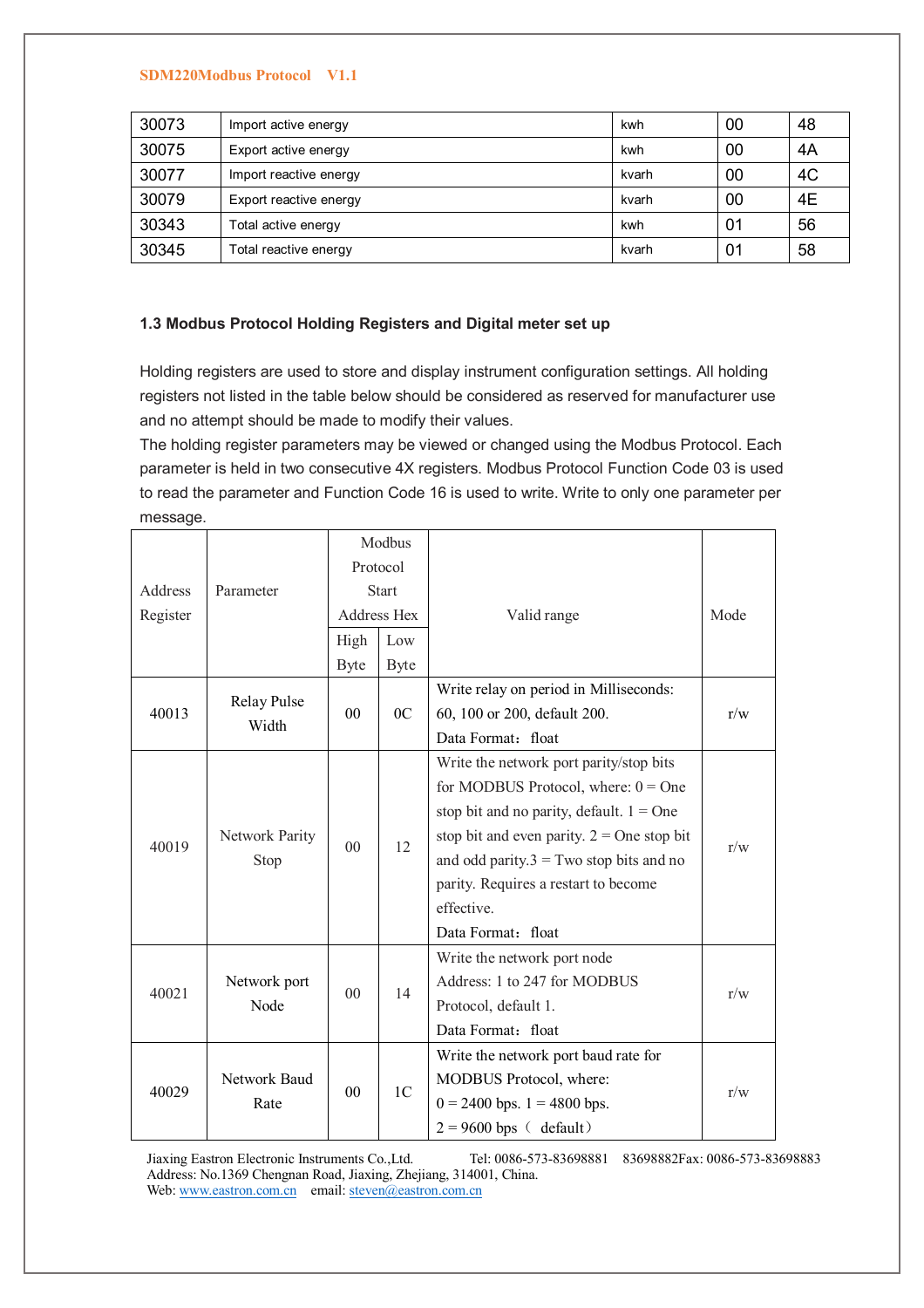|        |                                                                                                               |                |                | 5=1200 bps Requires a restart to become                                                                                                                                                                                                                 |     |
|--------|---------------------------------------------------------------------------------------------------------------|----------------|----------------|---------------------------------------------------------------------------------------------------------------------------------------------------------------------------------------------------------------------------------------------------------|-----|
|        |                                                                                                               |                |                | effective                                                                                                                                                                                                                                               |     |
|        |                                                                                                               |                |                | Data Format: float                                                                                                                                                                                                                                      |     |
| 462721 | Demand<br>interval, slide<br>time, automatic<br>scroll display<br>interval(scroll<br>Time),<br>Backlight time | F <sub>5</sub> | 0 <sup>0</sup> | Data Format: BCD<br>$min-min-s-min$<br>scroll time=0: the display does not scroll<br>automatically.<br>Backlight time=0 Backlight always<br>on                                                                                                          | r/w |
| 463761 | Pulse constant                                                                                                | F <sub>9</sub> | 10             | Data Format: Hex<br>0000: 0.001kwh (kvarh) /imp<br>(default)<br>$0001$ : $0.01$ kwh (kvarh) /imp<br>0002: 0.1kwh (kvarh) /imp<br>0003:<br>1kwh (kvarh) /imp                                                                                             | r/w |
| 463776 | Measurement<br>mode                                                                                           | F <sub>9</sub> | 20             | Data Format: Hex<br>0001: mode $1$ (total = import)<br>0002: mode $2(total = import +$<br>export)<br>0003: mode 3 (total = import -<br>export)                                                                                                          | r/w |
| 363792 | Pulse output and<br>LED indicator<br>mode                                                                     | F9             | 30             | Data Format: Hex<br>0000: Import + export energy, both<br>LEDs of import and export energy<br>light on(default)<br>0001: Import energy, only the LED<br>of import energy l light on<br>0002: Export energy, only the LED of<br>export energy l light on | r/w |

Note:

Mode 1: Measure imported energy, Total energy=Imported energy (default).

Mode 2: Measure imported energy and exported energy, Total energy=Import energy + export energy.

Mode 3: Measure imported energy and exported energy, Total energy=Imported energy- exported energy.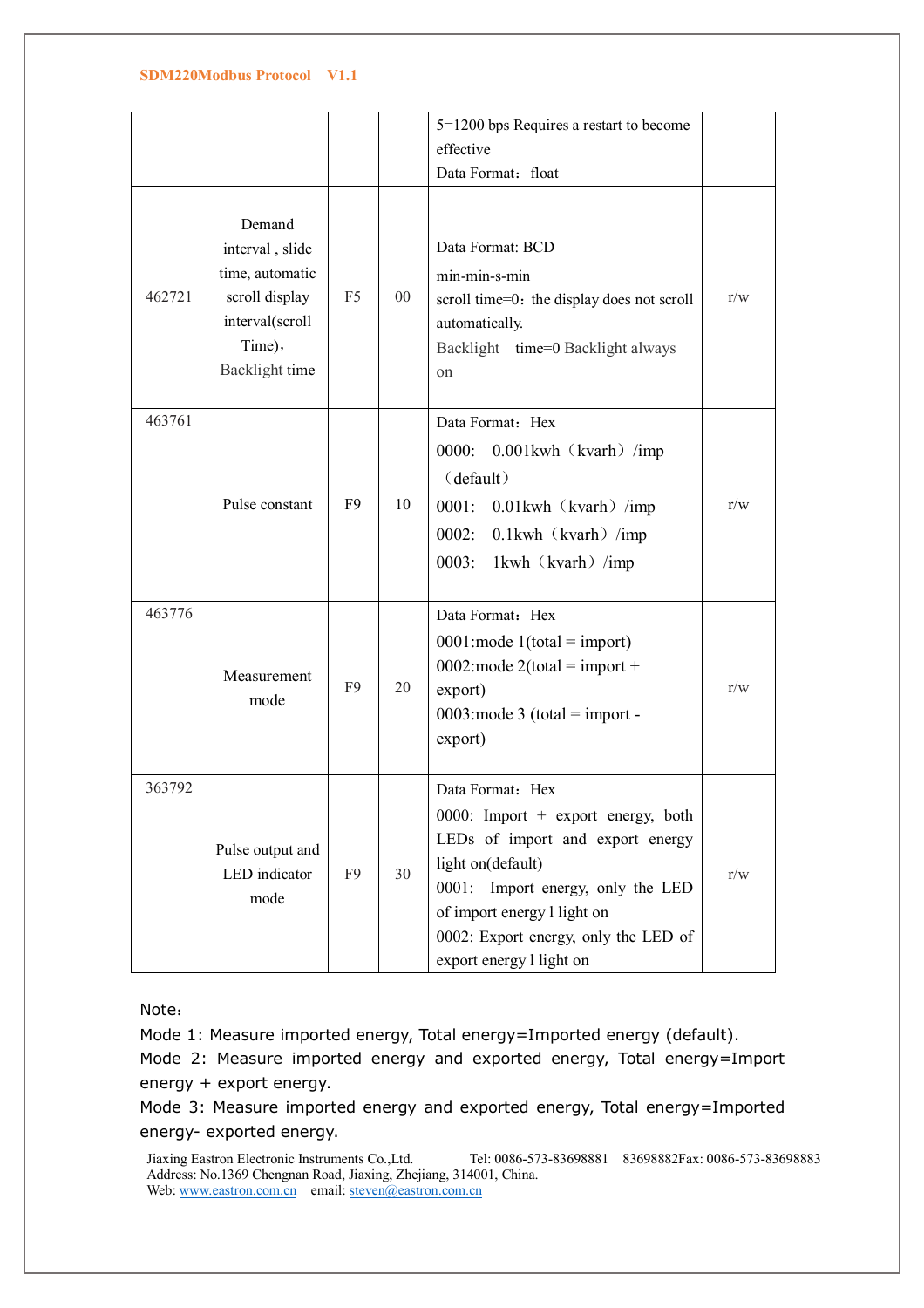### **2 RS485 General Information**

Some of the information in this section relates to other Eastron Digital meter product families, and is included to assist where a mixed network is implemented.RS485 or EIA (Electronic Industries Association) RS485 is a balanced line, half-duplex transmission system allowing transmission distances of up to 1.2 km. The following table summarizes the RS-485 Standard:

| <b>PARAMETER</b>                          |                          |
|-------------------------------------------|--------------------------|
| Mode of Operation                         | Differential             |
| Number of Drivers and Receivers           | 32 Drivers, 32 Receivers |
| Maximum Cable Length                      | 1200 m                   |
| Maximum Data Rate                         | 10 M baud                |
| Maximum Common Mode Voltage               | 12 V to -7 V             |
| Minimum Driver Output Levels (Loaded)     | $+/- 1.5 V$              |
| Minimum Driver Output Levels (Unloaded)   | $+/- 6 V$                |
| Drive Load                                | Minimum 60 ohms          |
| Driver Output Short Circuit Current Limit | 150 mA to Gnd.           |
|                                           | 250 mA to 12 V           |
|                                           | 250 mA to $-7$ V         |
| Minimum Receiver Input Resistance         | 12 kohms                 |
| Receiver Sensitivity                      | $+/- 200$ mV             |

Further information relating to RS485 may be obtained from either the EIA or the various RS485 device manufacturers, for example Texas Instruments or Maxim Semiconductors. This list is not exhaustive.

## **2.1 Half Duplex**

Half duplex is a system in which one or more transmitters (talkers) can communicate with one or more receivers (listeners) with only one transmitter being active at any one time. For example, a "conversation" is started by asking a question, the person who has asked the question will then listen until he gets an answer or until he decides that the individual who was asked the question is not going to reply.

In a 485 network the "master" will start the "conversation" with a "query" addressed to a specific "slave", the "master" will then listen for the "slave's" response. If the "slave" does not respond within a pre-defined period, (set by control software in the "master"), the "master" will abandon the "conversation".

## **2.2 Connecting the Instruments**

If connecting an RS485 network to a PC use caution if contemplating the use of an RS232 to 485 converter together with a USB to RS485 adapter. Consider either an RS232 to RS485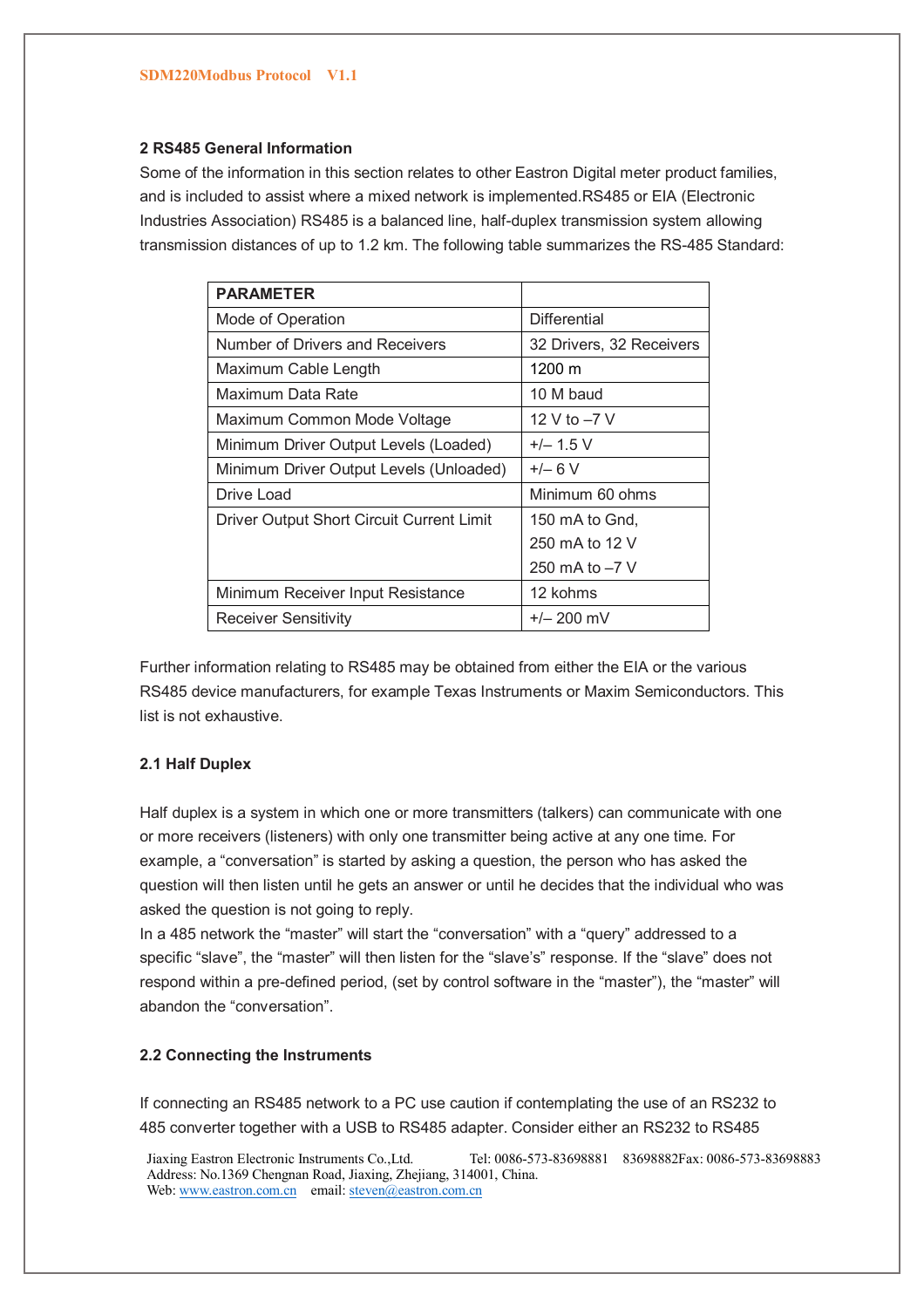converter, connected directly to a suitable RS232 jack on the PC, or use a USB to RS485 converter or, for desktop PCs a suitable plug in RS485 card. (*Many 232:485 converters draw power from the RS232 socket. If using a USB to RS232 adapter, the adapter may not have enough power available to run the 232:485 converter.*)

Screened twisted pair cable should be used. For longer cable runs or noisier environments, use of a cable specifically designed for RS485 may be necessary to achieve optimum performance. All "A" terminals should be connected together using one conductor of the twisted pair cable, all "B" terminals should be connected together using the other conductor in the pair. The cable screen should be connected to the "Gnd" terminals.

A Belden 9841 (Single pair) or 9842 (Two pair) or similar cable with a characteristic impedance of 120 ohms is recommended. The cable should be terminated at each end with a 120 ohm, quarter watt (or greater) resistor. Note: Diagram shows wiring topology only. Always follow terminal identification on Eastron Digital meter product label.



There must be no more than two wires connected to each terminal, this ensures that a "Daisy Chain or "straight line" configuration is used. A "Star" or a network with "Stubs (Tees)" is not recommended as reflections within the cable may result in data corruption.





### **2.3 A and B terminals**

The A and B connections to the Eastron Digital meter products can be identified by the signals present on them whilst there is activity on the RS485 bus: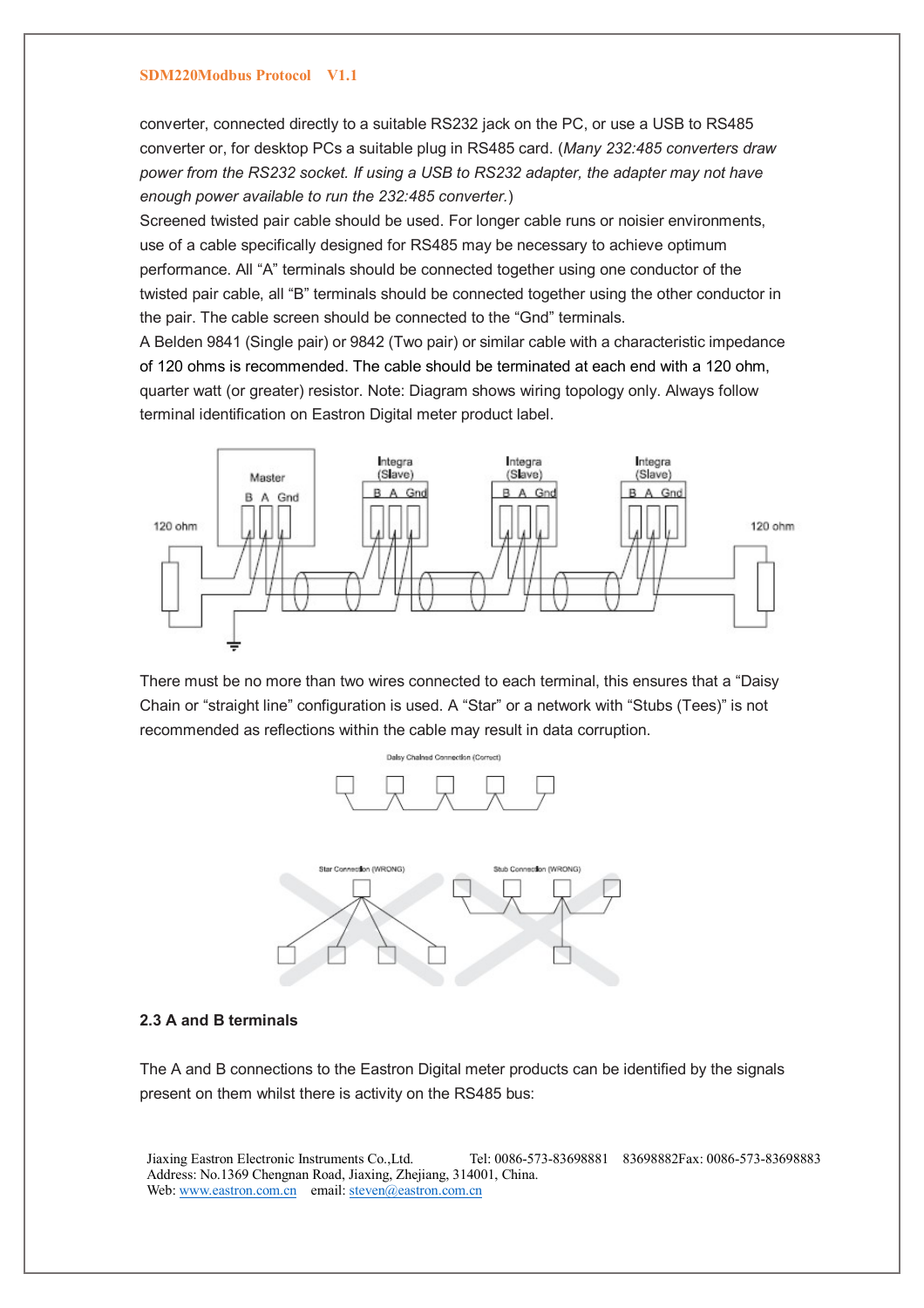

### **2.4 Troubleshooting**

**·**Start with a simple network, one master and one slave. With Eastron Digital meter products this is easily achieved as the network can be left intact whilst individual instruments are disconnected by removing the RS485 connection from the rear of the instrument.

·Check that the network is connected together correctly. That is all of the "A's" are connected together, and all of the "B's" are connected together, and also that all of the "Gnd's" are connected together.

·Confirm that the data "transmitted" onto the RS485 is not echoed back to the PC on the RS232 lines.(This facility is sometimes a link option within the converter). Many PC based packages seem to not perform well when they receive an echo of the message they are transmitting. SpecView and PCView (PC software) with a RS232 to RS485 converter are believed to include this feature.

·Confirm that the Address of the instrument is the same as the "master" is expecting.

·If the "network" operates with one instrument but not more than one check that each instrument has a unique address.

· Each request for data must be restricted to 40 parameters or less. Violating this requirement will impact the performance of the instrument and may result in a response time in excess of the specification.

·Check that the MODBUS Protocol mode (RTU or ASCII) and serial parameters (baud rate, number of data bits, number of stop bits and parity) are the same for all devices on the network.

·Check that the "master" is requesting floating-point variables (pairs of registers placed on floating point boundaries) and is not "splitting" floating point variables.

·Check that the floating-point byte order expected by the "master" is the same as that used by Eastron Digital meter products.

·If possible obtain a second RS232 to RS485 converter and connect it between the RS485 bus and an additional PC equipped with a software package, which can display the data on the bus. Check for the existence of valid requests.

### **3 MODBUS Protocol General Information**

Communication on a MODBUS Protocol Network is initiated (started) by a "Master" sending a query to a "Slave". The "Slave", which is constantly monitoring the network for queries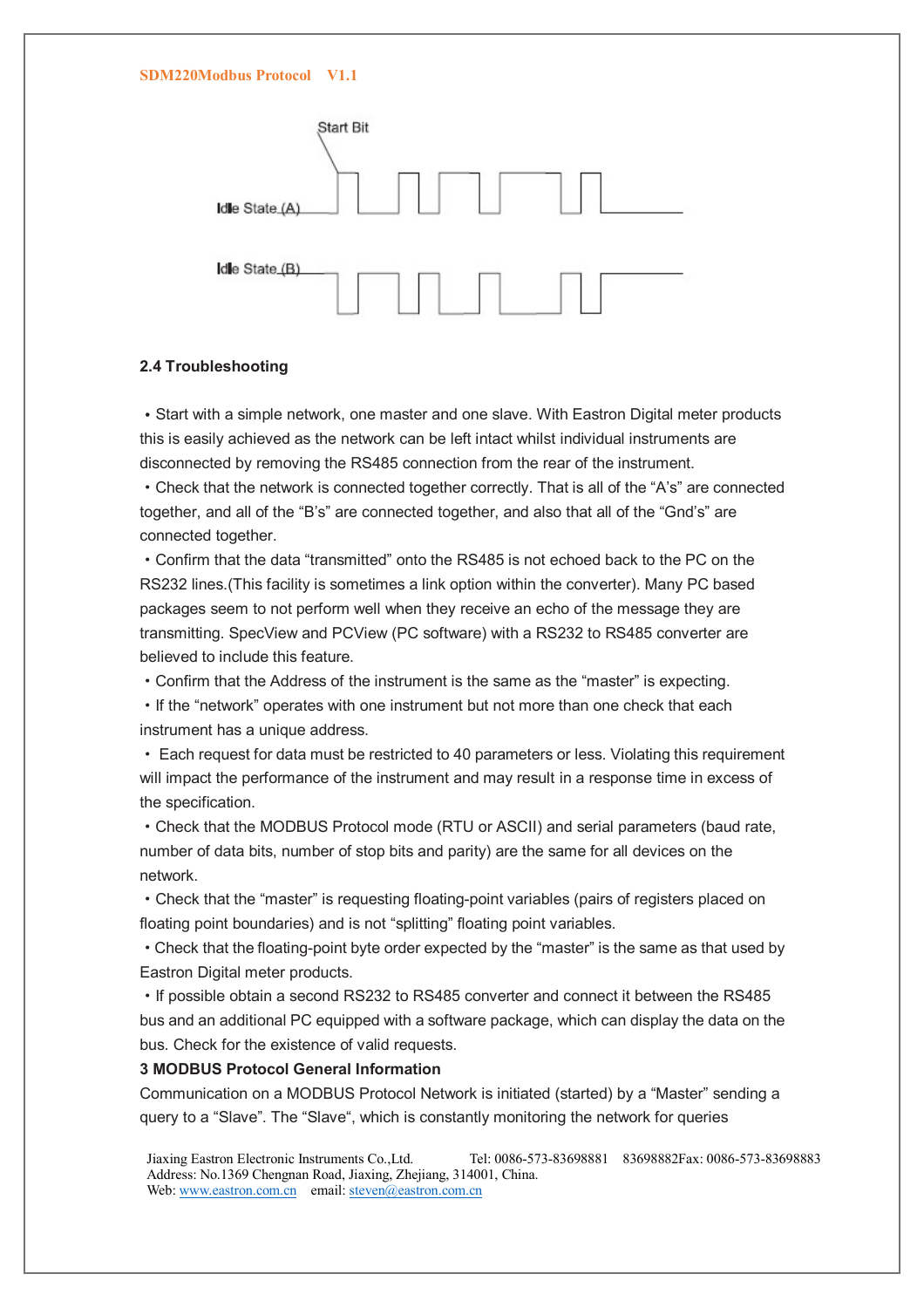addressed to it, will respond by performing the requested action and sending a response back to the "Master". Only the "Master" can initiate a query.



In the MODBUS Protocol the master can address individual slaves, or, using a special "Broadcast" address, can initiate a broadcast message to all slaves. The Eastron Digital meter do not support the broadcast address.

### **3.1 MODBUS Protocol Message Format**

The MODBUS Protocol defines the format for the master's query and the slave's response. The query contains the device (or broadcast) address, a function code defining the requested action, any data to be sent, and an error-checking field.

The response contains fields confirming the action taken, any data to be returned, and an error-checking field. If an error occurred in receipt of the message then the message is ignored, if the slave is unable to perform the requested action, then it will construct an error message and send it as its response. The MODBUS Protocol functions used by the Eastron Digital meters copy 16 bit register values between master and slaves. However, the data used by the Eastron Digital meter is in 32 bit IEEE 754 floating point format. Thus each instrument parameter is conceptually held in two adjacent MODBUS Protocol registers. Query The following example illustrates a request for a single floating point parameter i.e. two 16-bit Modbus Protocol Registers.

| <b>First Byte</b> |                  |                                 |                                 |                                |                                |                                |                                     | Last Byte                           |
|-------------------|------------------|---------------------------------|---------------------------------|--------------------------------|--------------------------------|--------------------------------|-------------------------------------|-------------------------------------|
| Slave<br>Address  | Function<br>Code | <b>Start</b><br>Address<br>(Hi) | <b>Start</b><br>Address<br>(Lo) | Number<br>οf<br>Points<br>(Hi) | Number<br>οt<br>Points<br>(Lo) | Number<br>οf<br>Points<br>(Lo) | Error<br>Check<br>(L <sub>O</sub> ) | Error<br>Check<br>(H <sub>i</sub> ) |

Slave Address: 8-bit value representing the slave being addressed (1 to 247), 0 is reserved for the broadcast address. The Eastron Digital meters do not support the broadcast address.

Function Code: 8-bit value telling the addressed slave what action is to be performed. (3, 4, 8 or 16 are valid for Eastron Digital meter)

Start Address (Hi): The top (most significant) eight bits of a 16-bit number specifying the start address of the data being requested.

Start Address (Lo): The bottom (least significant) eight bits of a 16-bit number specifying the start address of the data being requested. As registers are used in pairs and start at zero, then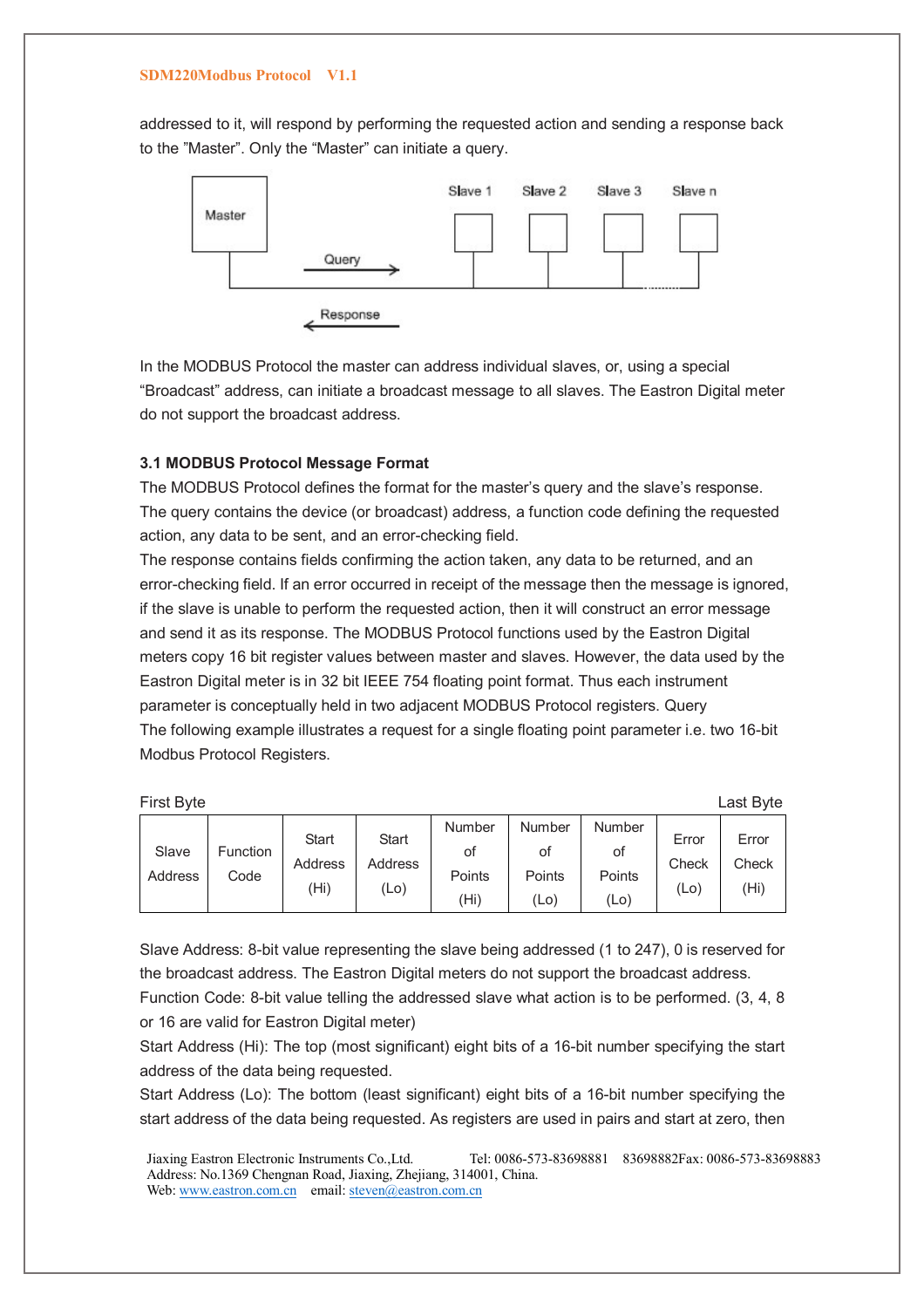this must be an even number.

Number of Points (Hi): The top (most significant) eight bits of a 16-bit number specifying the number of registers being requested.

Number of Points (Lo): The bottom (least significant) eight bits of a 16-bit number specifying the number of registers being requested. As registers are used in pairs, then this must be an even number.

Error Check (Lo): The bottom (least significant) eight bits of a 16-bit number representing the error check value.

Error Check (Hi): The top (most significant) eight bits of a 16-bit number representing the error check value.

#### Response

The example illustrates the normal response to a request for a single floating point parameter i.e. two 16-bit Modbus Protocol Registers.

First Byte Last Byte

| Slave   | Function |                      | First    | First    | Second   | Second   | Error             | Error |
|---------|----------|----------------------|----------|----------|----------|----------|-------------------|-------|
|         |          | <b>Byte</b><br>Count | Register | Register | Register | Register | Check             | Check |
| Address | Code     |                      | (Hi)     | (Lo)     | (Hi)     | (Lo)     | (L <sub>O</sub> ) | (Hi)  |

Slave Address: 8-bit value representing the address of slave that is responding.

Function Code: 8-bit value which, when a copy of the function code in the query, indicates that the slave recognised the query and has responded. (See also Exception Response).

Byte Count: 8-bit value indicating the number of data bytes contained within this response First Register (Hi)\*: The top (most significant) eight bits of a 16-bit number representing the first register requested in the query.

First Register (Lo)\*: The bottom (least significant) eight bits of a 16-bit number representing the first register requested in the query.

Second Register (Hi)\*: The top (most significant) eight bits of a 16-bit number representing the second register requested in the query.

Second Register (Lo)\*: The bottom (least significant) eight bits of a 16-bit number representing the second register requested in the query.

Error Check (Lo): The bottom (least significant) eight bits of a 16-bit number representing the error check value.

Error Check (Hi): The top (most significant) eight bits of a 16-bit number representing the error check value.

\*These four bytes together give the value of the floating point parameter requested.

### Exception Response

If an error is detected in the content of the query (excluding parity errors and Error Check mismatch), then an error response (called an exception response), will be sent to the master. The exception response is identified by the function code being a copy of the query function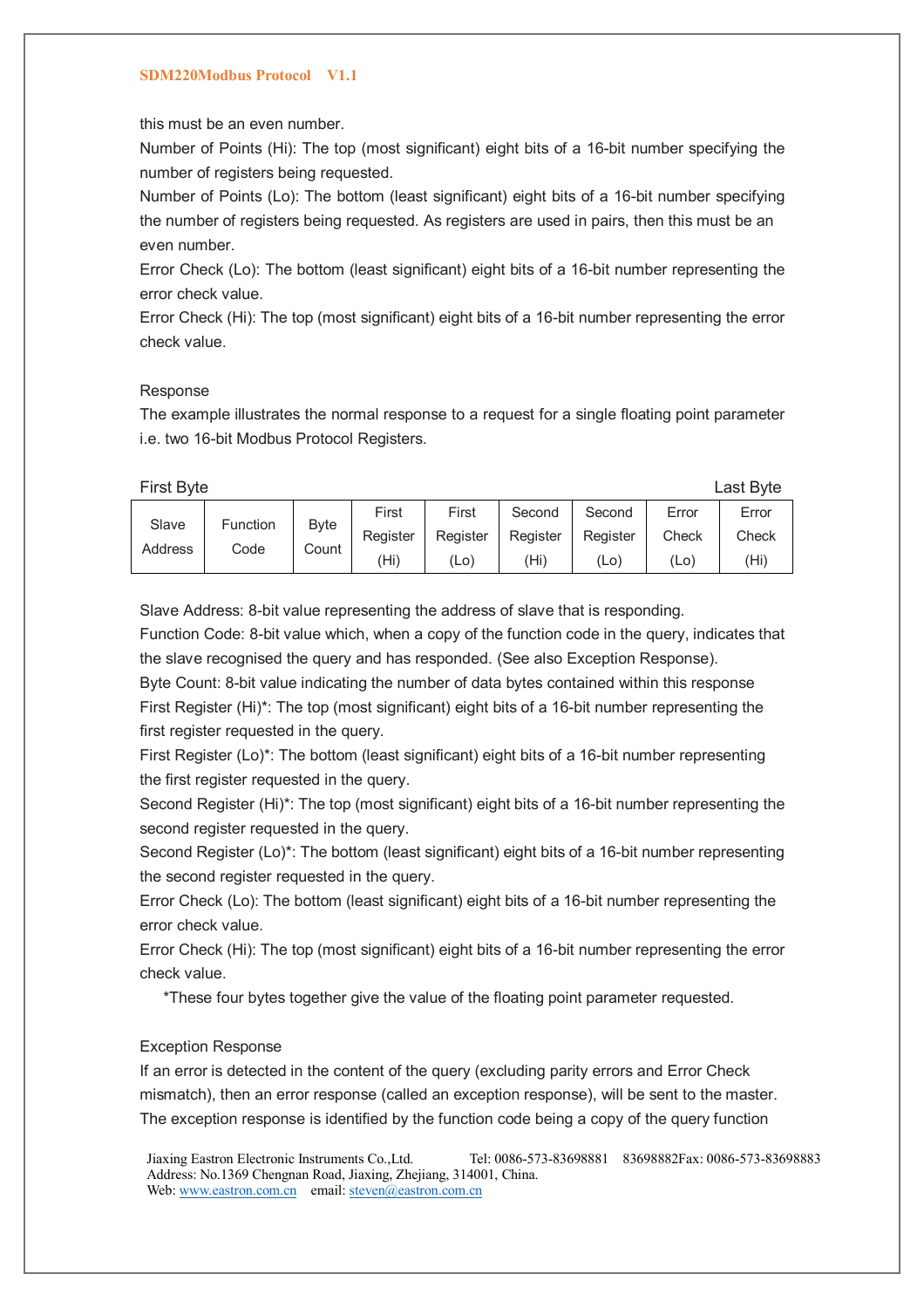code but with the most-significant bit set. The data contained in an exception response is a single byte error code.

| First Byte       |                  |               |                        | Last Byte              |
|------------------|------------------|---------------|------------------------|------------------------|
| Slave<br>Address | Function<br>Code | Error<br>Code | Error<br>Check<br>(Lo) | Error<br>Check<br>(Hi) |

Slave Address: 8-bit value representing the address of slave that is responding.

Function Code: 8 bit value which is the function code in the query OR'ed with 80 hex, indicating that the slave either does not recognise the query or could not carry out the action requested.

Error Code: 8-bit value indicating the nature of the exception detected. (See "Table Of Exception Codes" later).

Error Check (Lo): The bottom (least significant) eight bits of a 16-bit number representing the error check value.

Error Check (Hi): The top (most significant) eight bits of a 16-bit number representing the error check value.

## **3.2 Serial Transmission Modes**

There are two MODBUS Protocol serial transmission modes, ASCII and RTU. Eastron Digital meters do not support the ASCII mode.

In RTU (Remote Terminal Unit) mode, each 8-bit byte is used in the full binary range and is not limited to ASCII characters as in ASCII Mode. The greater data density allows better data throughput for the same baud rate, however each message must be transmitted in a continuous stream. This is very unlikely to be a problem for modern communications equipment.

Coding System: Full 8-bit binary per byte. In this document, the value of each byte will be shown as two hexadecimal characters each in the range 0-9 or A-F.

Line Protocol: 1 start bit, followed by the 8 data bits. The 8 data bits are sent with least significant bit first.

User Option Of Parity No Parity and 2 Stop Bits

And Stop Bits: No Parity and 1 Stop Bit

Even Parity and 1 Stop Bit

Odd Parity and 1 Stop Bit.

User Option of Baud 1200, 2400, 4800, 9600

The baud rate, parity and stop bits must be selected to match the master's setting**s.**

## **3.3 MODBUS Protocol Message Timing (RTU Mode)**

A MODBUS Protocol message has defined beginning and ending points. The receiving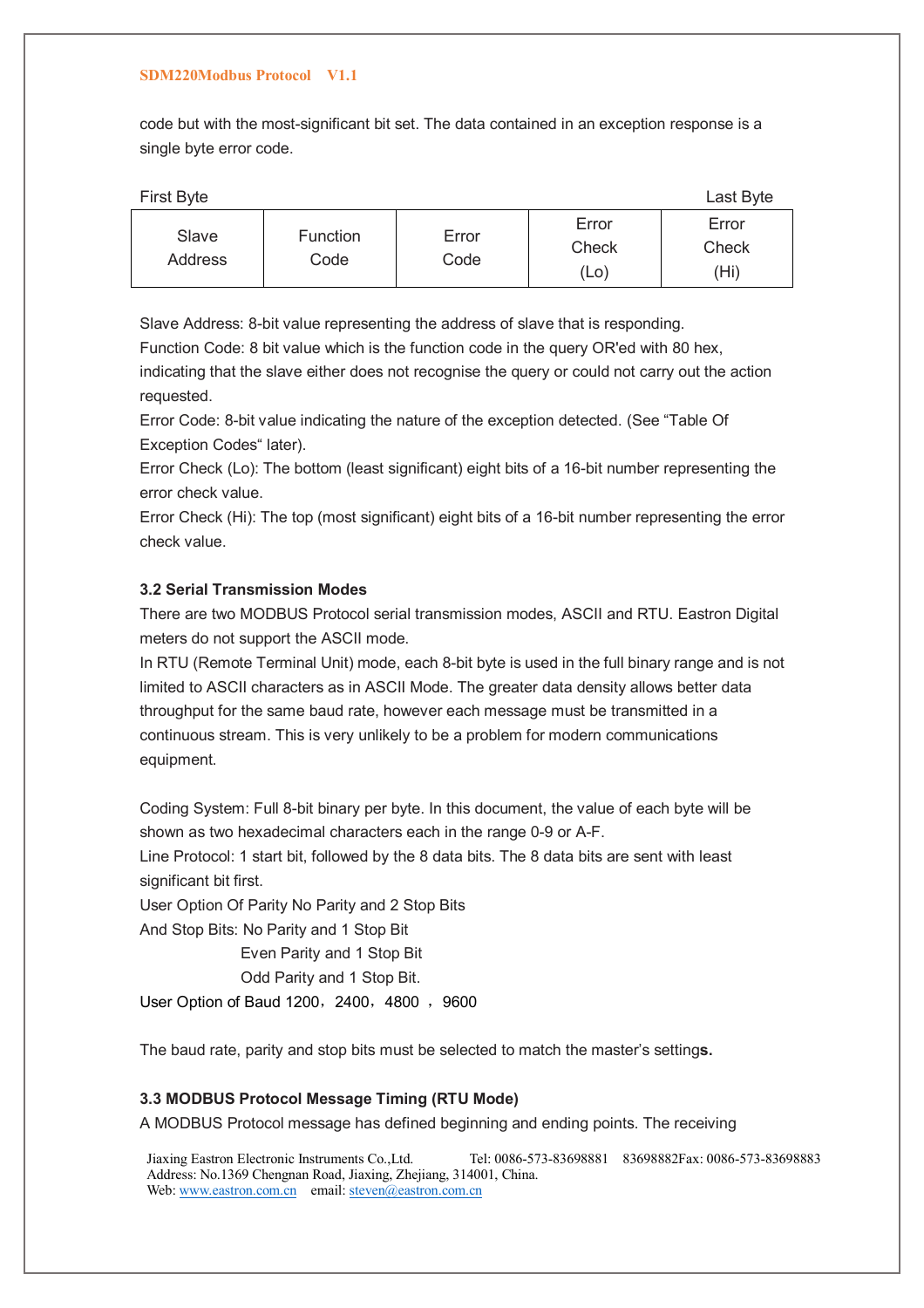devices recognizes the start of the message, reads the "Slave Address" to determine if they are being addressed and knowing when the message is completed they can use the Error Check bytes and parity bits to confirm the integrity of the message. If the Error Check or parity fails then the message is discarded.

In RTU mode, messages starts with a silent interval of at least 3.5 character times.

The first byte of a message is then transmitted, the device address.

Master and slave devices monitor the network continuously, including during the 'silent' intervals. When the first byte (the address byte) is received, each device checks it to find out if it is the addressed device. If the device determines that it is the one being addressed it records the whole message and acts accordingly, if it is not being addressed it continues monitoring for the next message.

Following the last transmitted byte, a silent interval of at least 3.5 character times marks the end of the message. A new message can begin after this interval.

The entire message must be transmitted as a continuous stream. If a silent interval of more than 1.5 character times occurs before completion of the message, the receiving device flushes the incomplete message and assumes that the next byte will be the address byte of a new message.

Similarly, if a new message begins earlier than 3.5 character times following a previous message, the receiving device may consider it a continuation of the previous message. This will result in an error, as the value in the final CRC field will not be valid for the combined messages.

### **3.4 How Characters are Transmitted Serially**

When messages are transmitted on standard MODBUS Protocol serial networks each byte is sent in this order (left to right):



Transmit Character = Start Bit + Data Byte + Parity Bit + 1 Stop Bit (11 bits total):

Transmit Character = Start Bit + Data Byte + 2 Stop Bits (11 bits total):

| Start | - | _ | - | $\overline{\phantom{0}}$ |  | ັ | stop | $\sim$<br>Stop |
|-------|---|---|---|--------------------------|--|---|------|----------------|
|       |   |   |   |                          |  |   |      |                |

Eastron Digital meters additionally support No parity, 1 stop bit.

Transmit Character = Start Bit + Data Byte + 1 Stop Bit (10 bits total):

|--|--|--|--|--|--|--|--|--|--|--|

The master is configured by the user to wait for a predetermined timeout interval. The master will wait for this period of time before deciding that the slave is not going to respond and that the transaction should be aborted. Care must be taken when determining the timeout period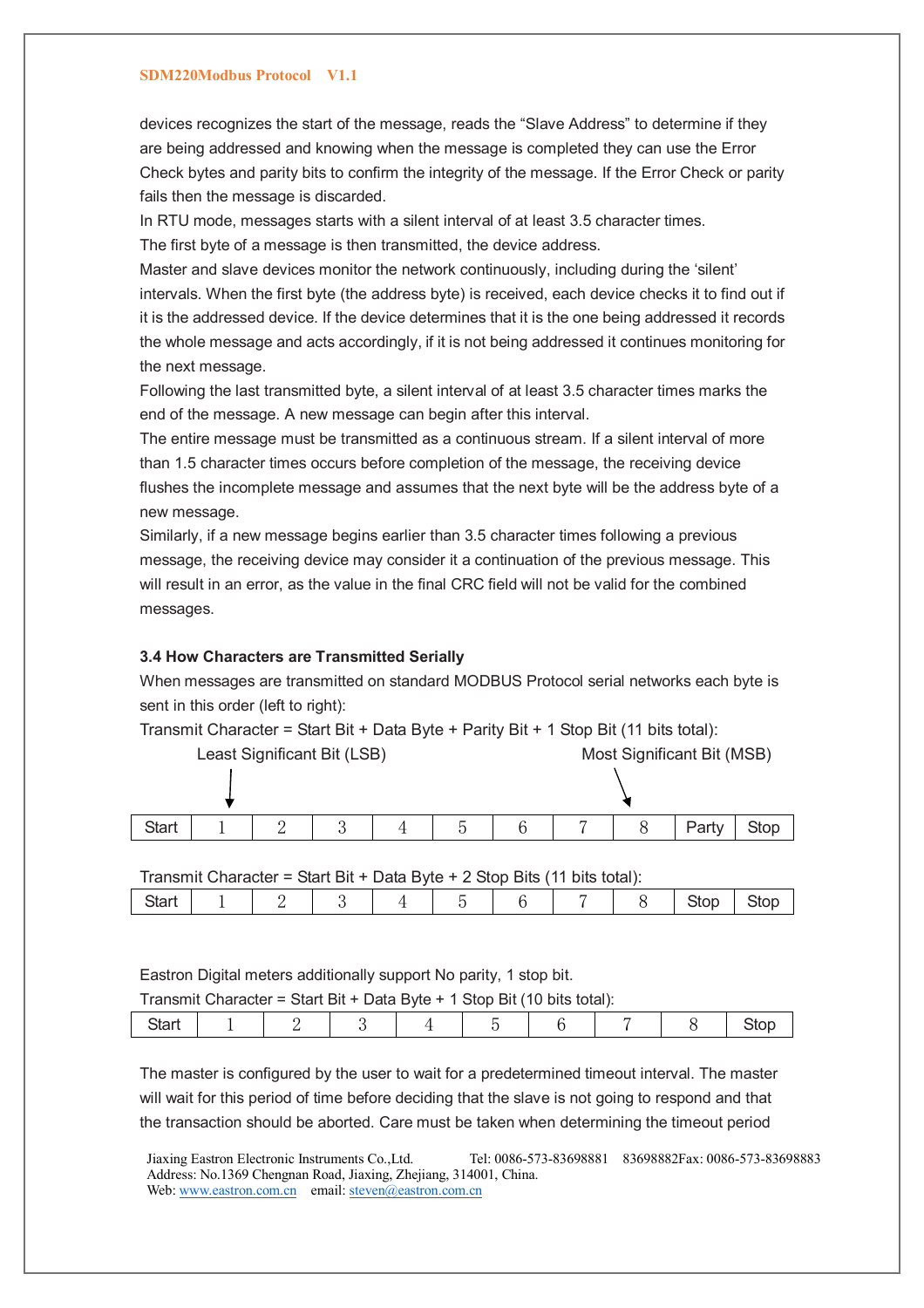from both the master and the slaves' specifications. The slave may define the 'response time' as being the period from the receipt of the last bit of the query to the transmission of the first bit of the response. The master may define the 'response time' as period between transmitting the first bit of the query to the receipt of the last bit of the response. It can be seen that message transmission time, which is a function of the baud rate, must be included in the timeout calculation.



## **3.5 Error Checking Methods**

Standard MODBUS Protocol serial networks use two error checking processes, the error check bytes mentioned above check message integrity whilst Parity checking (even or odd) can be applied to each byte in the message.

### **3.5.1 Parity Checking**

If parity checking is enabled – by selecting either Even or Odd Parity - the quantity of "1's" will be counted in the data portion of each transmit character. The parity bit will then be set to a 0 or 1 to result in an Even or Odd total of "1's".

Note that parity checking can only detect an error if an odd number of bits are picked up or dropped in a transmit character during transmission, if for example two 1's are corrupted to 0's the parity check will not find the error.

If No Parity checking is specified, no parity bit is transmitted and no parity check can be made. Also, if No Parity checking is specified and one stop bit is selected the transmit character is effectively shortened by one bit.

### **3.5.2 CRC Checking**

The error check bytes of the MODBUS Protocol messages contain a Cyclical Redundancy Check (CRC) value that is used to check the content of the entire message. The error check bytes must always be present to comply with the MODBUS Protocol, there is no option to disable it.

The error check bytes represent a 16-bit binary value, calculated by the transmitting device. The receiving device must recalculate the CRC during receipt of the message and compare the calculated value to the value received in the error check bytes. If the two values are not equal, the message should be discarded.

The error check calculation is started by first pre-loading a 16-bit register to all 1's (i.e. Hex (FFFF)) each successive 8-bit byte of the message is applied to the current contents of the register. Note: only the eight bits of data in each transmit character are used for generating the CRC, start bits, stop bits and the parity bit, if one is used, are not included in the error check bytes.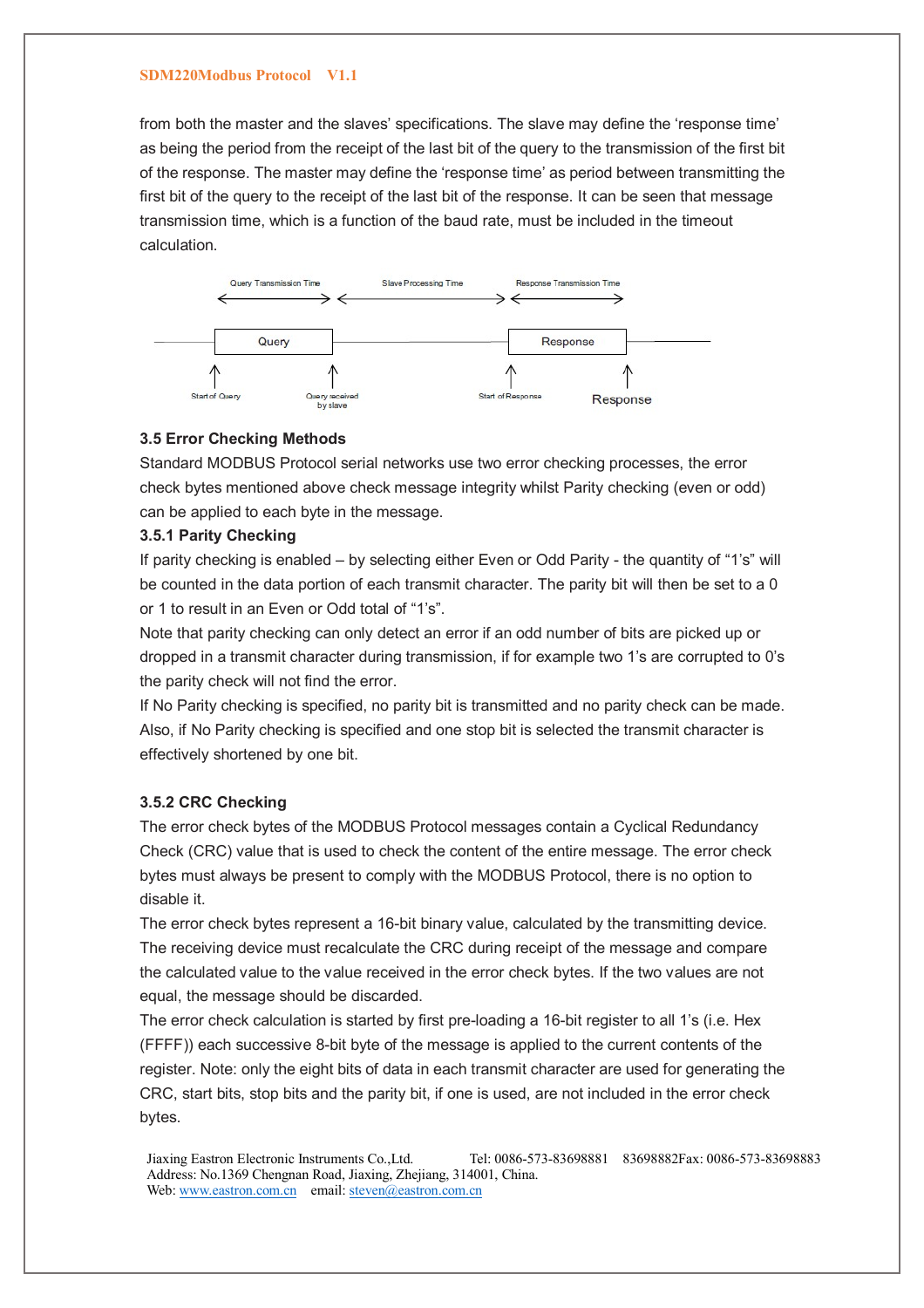During generation of the error check bytes, each 8-bit message byte is exclusive OR'ed with the lower half of the 16 bit register. The register is then shifted eight times in the direction of the least significant bit (LSB), with a zero filled into the most significant bit (MSB) position. After each shift the LSB prior to the shift is extracted and examined. If the LSB was a 1, the register is then exclusive OR'ed with a pre-set, fixed value. If the LSB was a 0, no exclusive OR takes place.

This process is repeated until all eight shifts have been performed. After the last shift, the next 8-bit message byte is exclusive OR'ed with the lower half of the 16 bit register, and the process repeated. The final contents of the register, after all the bytes of the message have been applied, is the error check value. In the following pseudo code "Error Word" is a 16-bit value representing the error check values.

```
BEGIN
```
 Error Word = Hex (FFFF) FOR Each byte in message Error Word = Error Word XOR byte in message FOR Each bit in byte LSB = Error Word AND Hex (0001) IF LSB = 1 THEN Error Word = Error Word – 1 Error Word = Error Word / 2 IF LSB = 1 THEN Error Word = Error Word XOR Hex (A001) NEXT bit in byte NEXT Byte in message

## **3.6 Function Codes**

END

The function code part of a MODBUS Protocol message defines the action to be taken by the slave. Eastron Digital meters support the following function codes:

|  | Code | <b>MODBUS Protocol</b><br>name | <b>Description</b>              |  |  |
|--|------|--------------------------------|---------------------------------|--|--|
|  | 03   | Read Holding                   | Read the contents of read/write |  |  |
|  |      | Registers                      | location(4X references)         |  |  |
|  | 04   |                                | Read the contents of read only  |  |  |
|  |      | <b>Read Input Registers</b>    | location(3X references)         |  |  |

## **3.7 IEEE floating point format**

The MODBUS Protocol defines 16 bit "Registers" for the data variables. A 16-bit number would prove too restrictive, for energy parameters for example, as the maximum range of a 16-bit number is 65535.

However, there are a number of approaches that have been adopted to overcome this restriction. Eastron Digital meters use two consecutive registers to represent a floating-point number, effectively expanding the range to +/- 1x1037.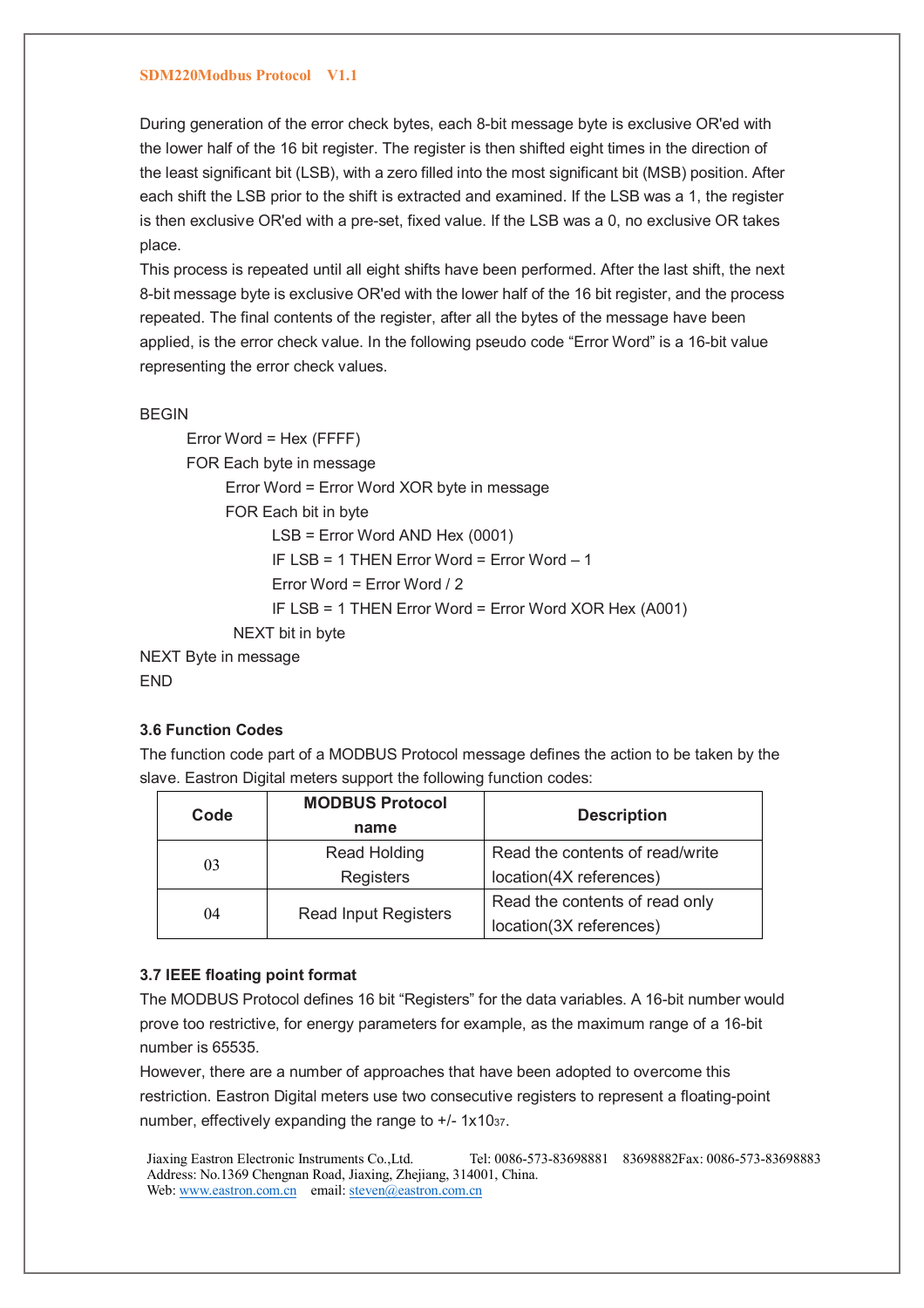The values produced by Eastron Digital meters can be used directly without any requirement to "scale" the values, for example, the units for the voltage parameters are volts, the units for the power parameters are watts etc.

What is a floating point Number?

A floating-point number is a number with two parts, a mantissa and an exponent and is written in the form 1.234 x 105. The mantissa (1.234 in this example) must have the decimal point moved to the right with the number of places determined by the exponent (5 places in this example) i.e.  $1.234x$  10 $s$  = 123400. If the exponent is negative the decimal point is moved to the left.

What is an IEEE 754 format floating-point number?

An IEEE 754 floating point number is the binary equivalent of the decimal floating-point number shown above. The major difference being that the most significant bit of the mantissa is always arranged to be 1 and is thus not needed in the representation of the number. The process by which the most significant bit is arranged to be 1 is called normalization, the mantissa is thus referred to as a "normal mantissa". During normalization the bits in the mantissa are shifted to the left whilst the exponent is decremented until the most significant bit of the mantissa is one. In the special case where the number is zero both mantissa and exponent are zero.

| Data Hi Reg, | Data Hi Reg, | Data Lo Reg, | Data Lo Reg, |
|--------------|--------------|--------------|--------------|
| Hi Byte.     | Lo Byte.     | Hi Byte.     | Lo Byte.     |
| <b>SEEE</b>  | EMMM         | <b>MMMM</b>  | мммм         |
| EEEE         | <b>MMMM</b>  | <b>MMMM</b>  | мммм         |

The bits in an IEEE 754 format have the following significance:

Where:

S represents the sign bit where 1 is negative and 0 is positive

E is the 8-bit exponent with an offset of 127 i.e. an exponent of zero is represented by 127, an exponent of 1 by 128 etc.

M is the 23-bit normal mantissa. The 24th bit is always 1 and, therefore, is not stored.

|  | Using the above format the floating point number 240.5 is represented as 43708000 hex: |  |  |
|--|----------------------------------------------------------------------------------------|--|--|
|--|----------------------------------------------------------------------------------------|--|--|

| Data Hi Reg, | Data Hi Reg, | Data Lo Reg. | Data Lo Reg, |
|--------------|--------------|--------------|--------------|
| Hi Byte      | Lo Byte      | Hi Byte      | Lo Byte      |
| 43           | 70           | 80           | 00           |

The following example demonstrates how to convert IEEE 754 floating-point numbers from their hexadecimal form to decimal form. For this example, we will use the value for 240.5 shown above

Note that the floating-point storage representation is not an intuitive format. To convert this value to decimal, the bits should be separated as specified in the floating-point number storage format table shown above.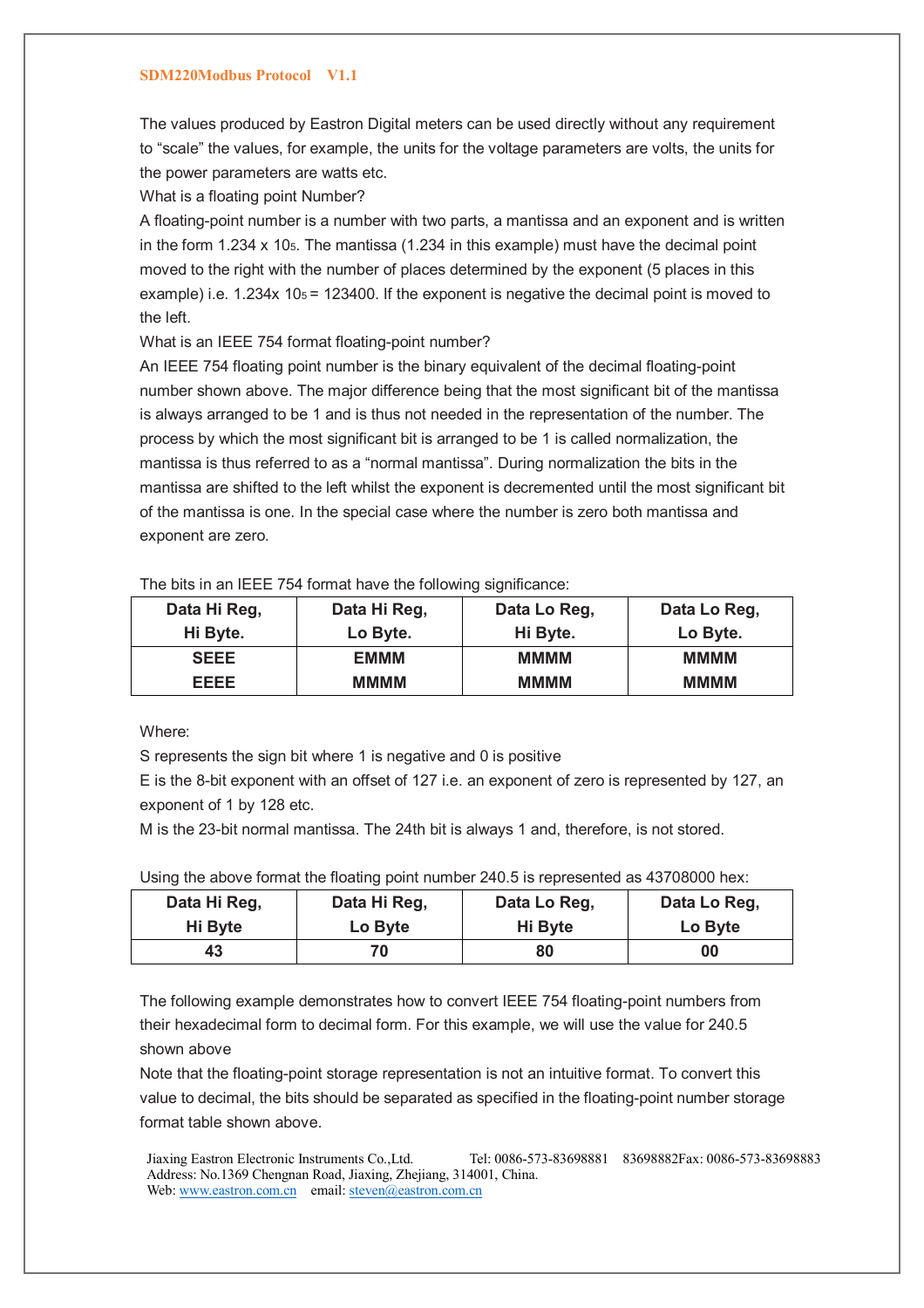For example:

| Data Hi Reg, | Data Hi Reg, | Data Lo Reg. | Data Lo Reg, |
|--------------|--------------|--------------|--------------|
| Hi Byte      | Lo Byte      | Hi Byte      | Lo Byte      |
| 0100 0011    | 0111 0000    | 1000 0000    | 0000 0000    |

From this you can determine the following information.

·The sign bit is 0, indicating a positive number.

·The exponent value is 10000110 binary or 134 decimal. Subtracting 127 from 134 leaves 7, which is the actual exponent.

·The mantissa appears as the binary number 11100001000000000000000

There is an implied binary point at the left of the mantissa that is always preceded by a 1. This bit is not stored in the hexadecimal representation of the floating-point number. Adding 1 and the binary point to the beginning of the mantissa gives the following:

1.11100001000000000000000

Now, we adjust the mantissa for the exponent. A negative exponent moves the binary point to the left. A positive exponent moves the binary point to the right. Because the exponent is 7, the mantissa is adjusted as follows:

11110000.1000000000000000

Finally, we have a binary floating-point number. Binary bits that are to the left of the binary point represent

the power of two corresponding to their position. For example, 11110000 represents (1 x  $27$ ) +  $(1 \times 26) + (1 \times 25) + (1 \times 24) + (0 \times 23) + (0 \times 22) + (0 \times 21) + (0 \times 20) = 240.$ 

Binary bits that are to the right of the binary point also represent a power of 2 corresponding to their position. As the digits are to the right of the binary point the powers are negative. For example: .100 represents  $(1 \times 2.1) + (0 \times 2.2) + (0 \times 2.3) + ...$  which equals 0.5.

Adding these two numbers together and making reference to the sign bit produces the number +240.5.

For each floating point value requested two MODBUS Protocol registers (four bytes) must be requested. The received order and significance of these four bytes for Eastron Digital meters is shown below:

| Data Hi Reg. | Data Hi Reg, | Data Lo Reg. | Data Lo Reg. |
|--------------|--------------|--------------|--------------|
| Hi Byte      | Lo Byte      | Hi Byte      | Lo Byte      |

## **3.8 MODBUS Protocol Commands supported**

All Eastron Digital meters support the "Read Input Register" (3X registers), the "Read Holding Register" (4X registers) and the "Pre-set Multiple Registers" (write 4X registers) commands of the MODBUS Protocol RTU protocol. All values stored and returned are in floating point format to IEEE 754 with the most significant register first.

## **3.8.1 Read Input Registers**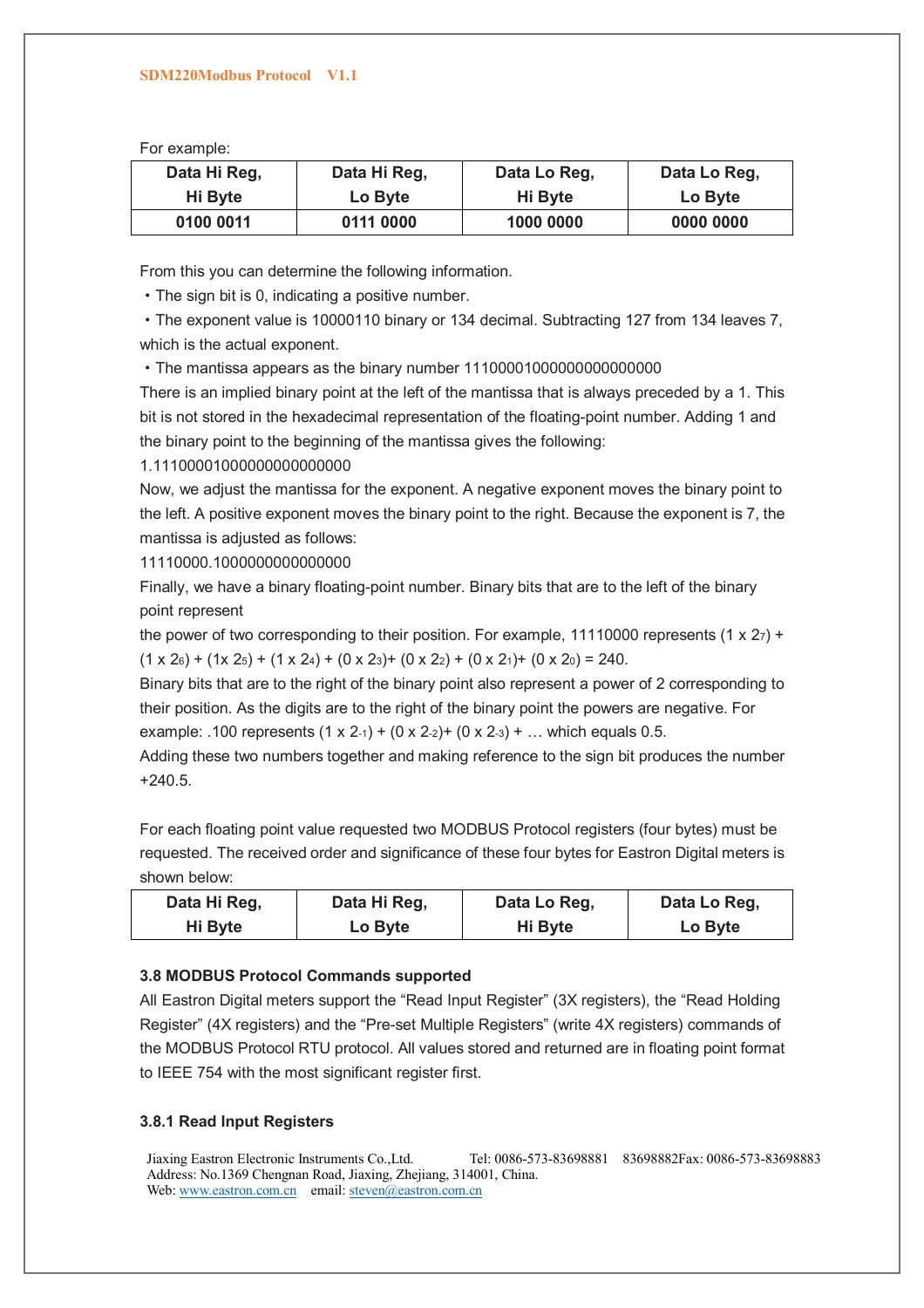MODBUS Protocol code 04 reads the contents of the 3X registers.

## Example

The following query will request 'Volts 1' from an instrument with node address 1:

| <b>Field Name</b>            | Example(Hex) |
|------------------------------|--------------|
| <b>Slave Address</b>         | 01           |
| Function                     | 04           |
| <b>Starting Address High</b> | 00           |
| <b>Starting Address Low</b>  | 00           |
| Number of Points High        | 00           |
| Number of Points Low         | 02           |
| <b>Error Check Low</b>       | 71           |
| Error Check High             | CΒ           |

Note: Data must be requested in register pairs i.e. the "Starting Address" and the "Number of Points" must be even numbers to request a floating point variable. If the "Starting Address" or the "Number of points" is odd then the query will fall in the middle of a floating point variable the product will return an error message.

The following response returns the contents of Volts 1 as 230.2. But see also "Exception Response" later.

| <b>Field Name</b>         | Example (Hex) |
|---------------------------|---------------|
| <b>Slave Address</b>      | 01            |
| Function                  | 04            |
| <b>Byte Count</b>         | 04            |
| Data, High Reg, High Byte | 43            |
| Data, High Reg, Low Byte  | 66            |
| Data, Low Reg, High Byte  | 33            |
| Data, Low Reg, Low Byte   | 34            |
| <b>Error Check Low</b>    | 1 B           |
| <b>Error Check High</b>   | 38            |

### **3.9 Holding Registers**

### **3.9.1 Read Holding Registers**

MODBUS Protocol code 03 reads the contents of the 4X registers. Example

The following query will request the prevailing 'Demand Time':

| <b>Field Name</b>            | <b>Example (Hex)</b> |
|------------------------------|----------------------|
| Slave Address                | $\Omega$             |
| Function                     | -03                  |
| <b>Starting Address High</b> |                      |

Jiaxing Eastron Electronic Instruments Co.,Ltd. Tel: 0086-573-83698881 83698882Fax: 0086-573-83698883 Address: No.1369 Chengnan Road, Jiaxing, Zhejiang, 314001, China.

Web: www.eastron.com.cn email: steven@eastron.com.cn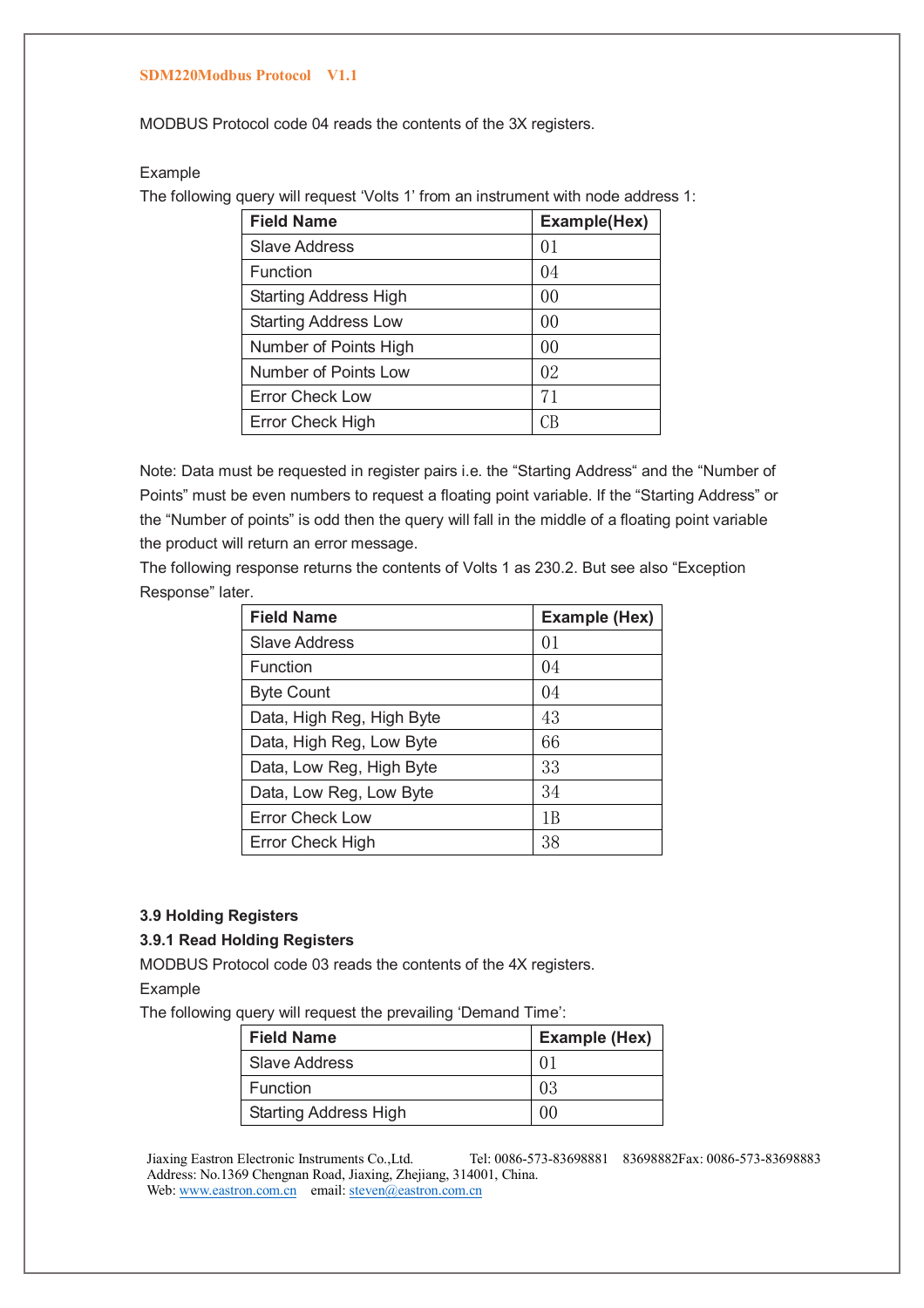| <b>Starting Address Low</b> | 00             |
|-----------------------------|----------------|
| Number of Points High       | 00             |
| Number of Points Low        | 0 <sup>2</sup> |
| <b>Error Check Low</b>      | C <sub>4</sub> |
| Error Check High            | ΩB             |

Note: Data must be requested in register pairs i.e. the "Starting Address" and the "Number of Points" must be even numbers to request a floating point variable. If the "Starting Address" or the "Number of points" is odd then the query will fall in the middle of a floating point variable the product will return an error message.

The following response returns the contents of Demand Time as 1, But see also "Exception Response" later.

| <b>Field Name</b>         | <b>Example (Hex)</b> |
|---------------------------|----------------------|
| <b>Slave Address</b>      | 0 <sub>1</sub>       |
| Function                  | 03                   |
| <b>Byte Count</b>         | 04                   |
| Data, High Reg, High Byte | 3F                   |
| Data, High Reg, Low Byte  | 80                   |
| Data, Low Reg, High Byte  | 00                   |
| Data, Low Reg, Low Byte   | 0 <sup>0</sup>       |
| <b>Error Check Low</b>    | F7                   |
| Error Check High          | CF                   |

### **3.9.2 Write Holding Registers**

MODBUS Protocol code 10 (16 decimal) writes the contents of the 4X registers.

# Example

The following query will set the Demand Period to 60, which effectively resets the Demand Time:

| <b>Field Name</b>            | <b>Example (Hex)</b> |
|------------------------------|----------------------|
| <b>Slave Address</b>         | 01                   |
| Function                     | 10                   |
| <b>Starting Address High</b> | 00                   |
| <b>Starting Address Low</b>  | 02                   |
| Number of Registers High     | 00                   |
| Number of Registers Low      | 02                   |
| <b>Byte Count</b>            | 04                   |
| Data, High Reg, High Byte    | 42                   |
| Data, High Reg, Low Byte     | 70                   |
| Data, Low Reg, High Byte     | 00                   |
| Data, Low Reg, Low Byte      | 00                   |
| <b>Error Check Low</b>       | 67                   |